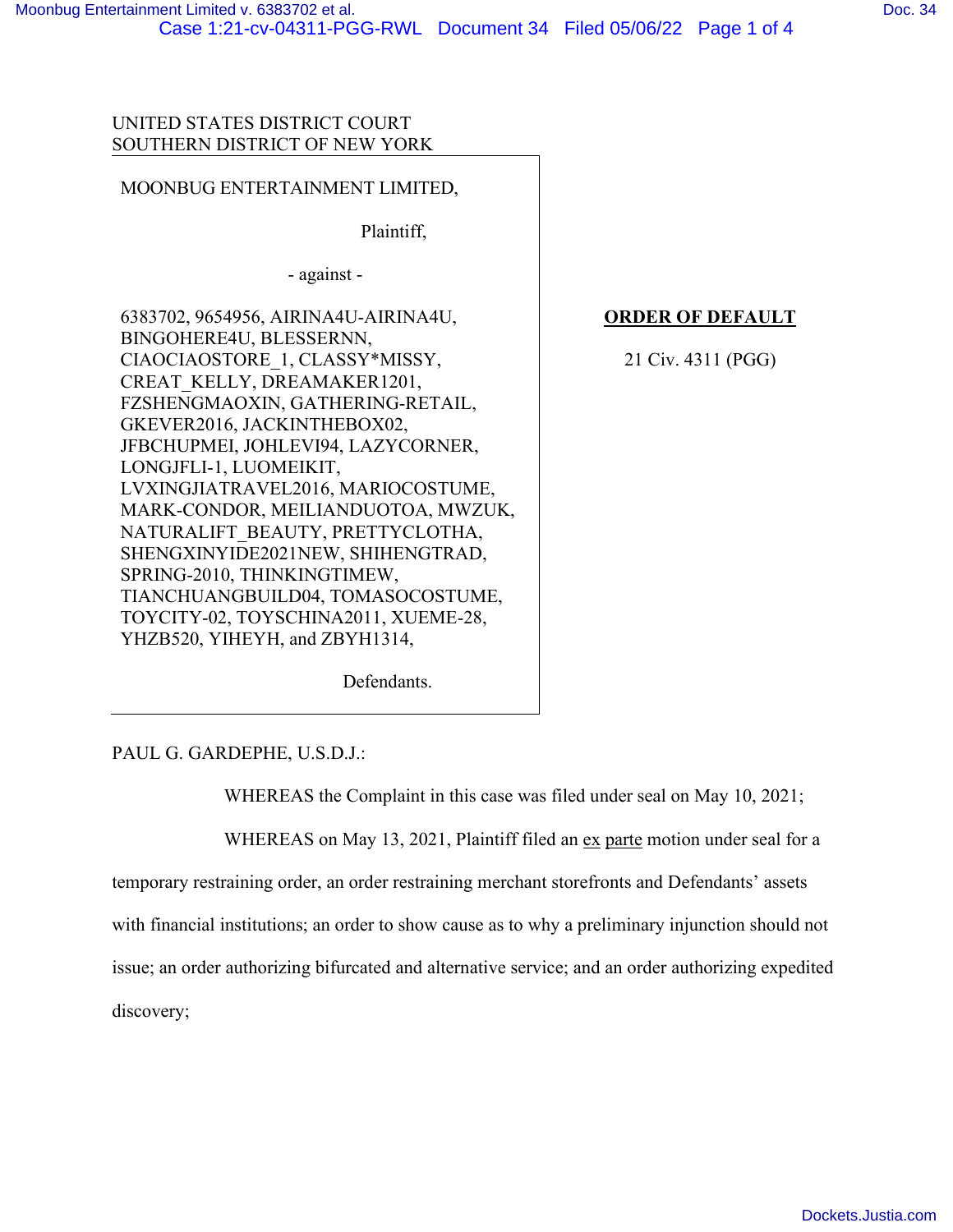### Case 1:21-cv-04311-PGG-RWL Document 34 Filed 05/06/22 Page 2 of 4

WHEREAS on May 21, 2021, this Court found that Plaintiff had not pled facts sufficient to demonstrate that this Court has jurisdiction over all named Defendants, and directed Plaintiff to submit supplemental evidence;

WHEREAS on June 1, 2021, Plaintiff submitted a declaration noting that Plaintiff's counsel had purchased a counterfeit product from each Defendant except for Defendant luomeikit, and included order confirmations for each;

WHEREAS on June 3, 2021, this Court issued a temporary restraining order, order to show cause, order authorizing bifurcated and alternative service, and order authorizing expedited discovery for all Defendants except for Defendant luomeikit;

WHEREAS Plaintiff served the Summons, Complaint, all supporting papers, and the Court's orders on each Defendant on June 9, 2021, in accordance with the order authorizing alternative service (Certificate of Service (Dkt. No. 15) ¶ 6);

WHEREAS on June 18, 2021, Plaintiff appeared at the preliminary injunction hearing, but no Defendants appeared;

WHEREAS this Court issued a preliminary injunction on June 21, 2021 as to all Defendants except Defendant luomeikit (Dkt. No. 12);

WHEREAS a copy of the preliminary injunction order was served on each Defendant on June 24, 2021 (Certificate of Service (Dkt. No. 18) ¶ 7);

WHEREAS on July 19, 2021, Plaintiff voluntarily dismissed Defendant toyschina2011 (Dkt. Nos. 16-17);

WHEREAS Defendants have not appeared in this action or responded in any fashion to the Complaint;

2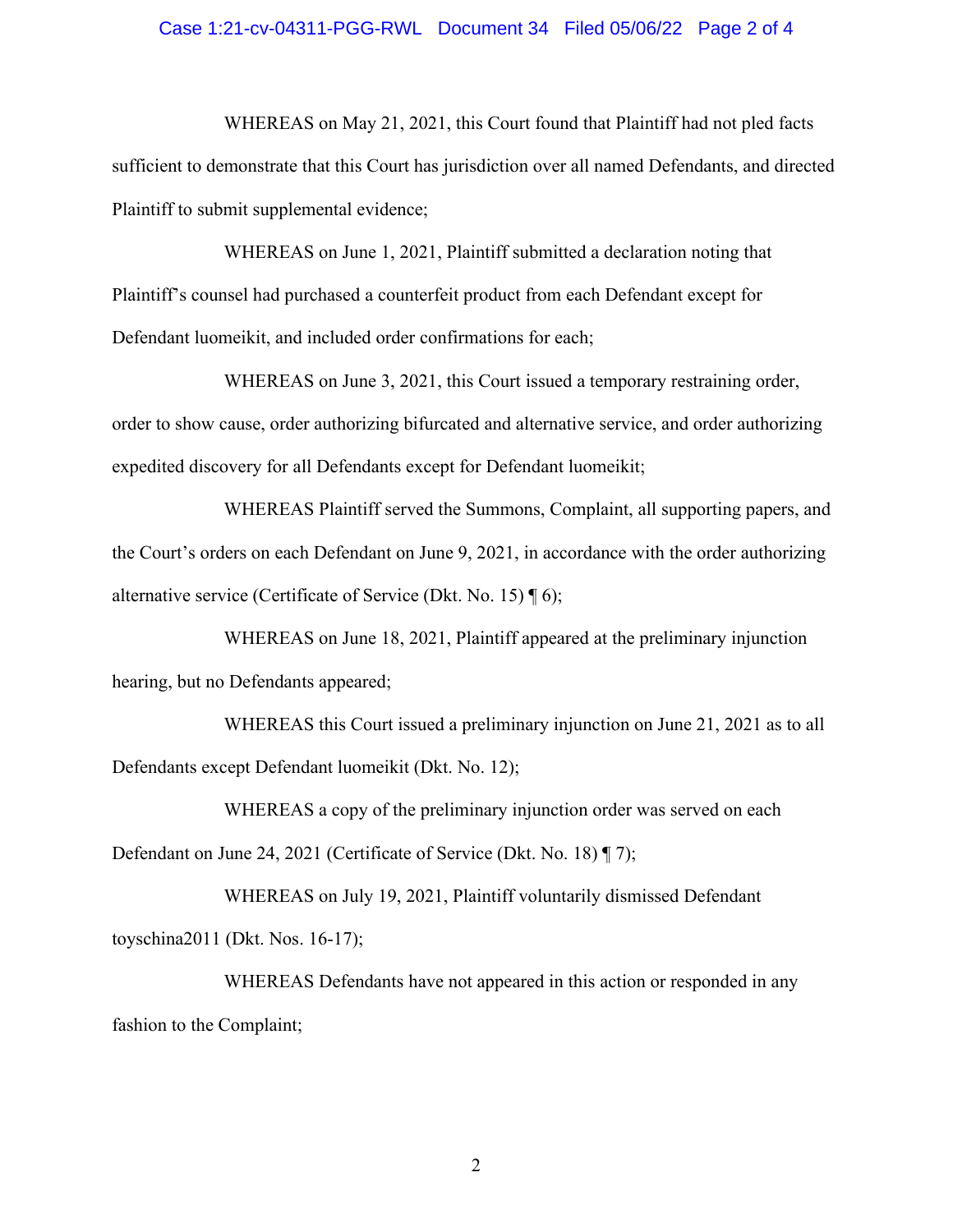### Case 1:21-cv-04311-PGG-RWL Document 34 Filed 05/06/22 Page 3 of 4

WHEREAS on November 12, 2021, this Court directed Plaintiff to move for default judgment or to show cause why the action should not be dismissed for failure to prosecute (Dkt. No. 19);

WHEREAS on November 22, 2021, Plaintiff obtained a certificate of default against each Defendant except Defendant toyschina2011 ("Defaulting Defendants") (Dkt. No. 23);

WHEREAS on November 23, 2021, Plaintiff moved for a default judgment;

WHEREAS on April 8, 2022, this Court entered an Order to Show Cause, which directed Plaintiff to serve Defaulting Defendants the order by April 11, 2022. Defaulting Defendants were directed to respond in writing to this order by April 15, 2022. A show cause hearing was scheduled for April 19, 2022 (Dkt. No. 30);

WHEREAS a certificate of service was filed by Plaintiff on April 18, 2022 stating that Plaintiff had served Defaulting Defendants with the Order to Show Cause and supporting papers on April 11, 2022 (Certificate of Service (Dkt. No. 31) ¶ 6);

WHEREAS Defaulting Defendants have filed no opposition to Plaintiff's motion for a default judgment and did not appear at the April 18, 2022 hearing;

WHEREAS, for reasons discussed at the April 18, 2022 hearing, this Court found that Plaintiff has not shown a basis for this Court to exercise personal jurisdiction over Defendant luomeikit;

WHEREAS this Court directed Plaintiff to show cause by April 26, 2022 why its claims against Defendant luomeikit should not be dismissed for lack of personal jurisdiction;

WHEREAS, to date, Plaintiff has not made any showing as to why its claims against Defendant luomeikit should not be dismissed for lack of personal jurisdiction;

3